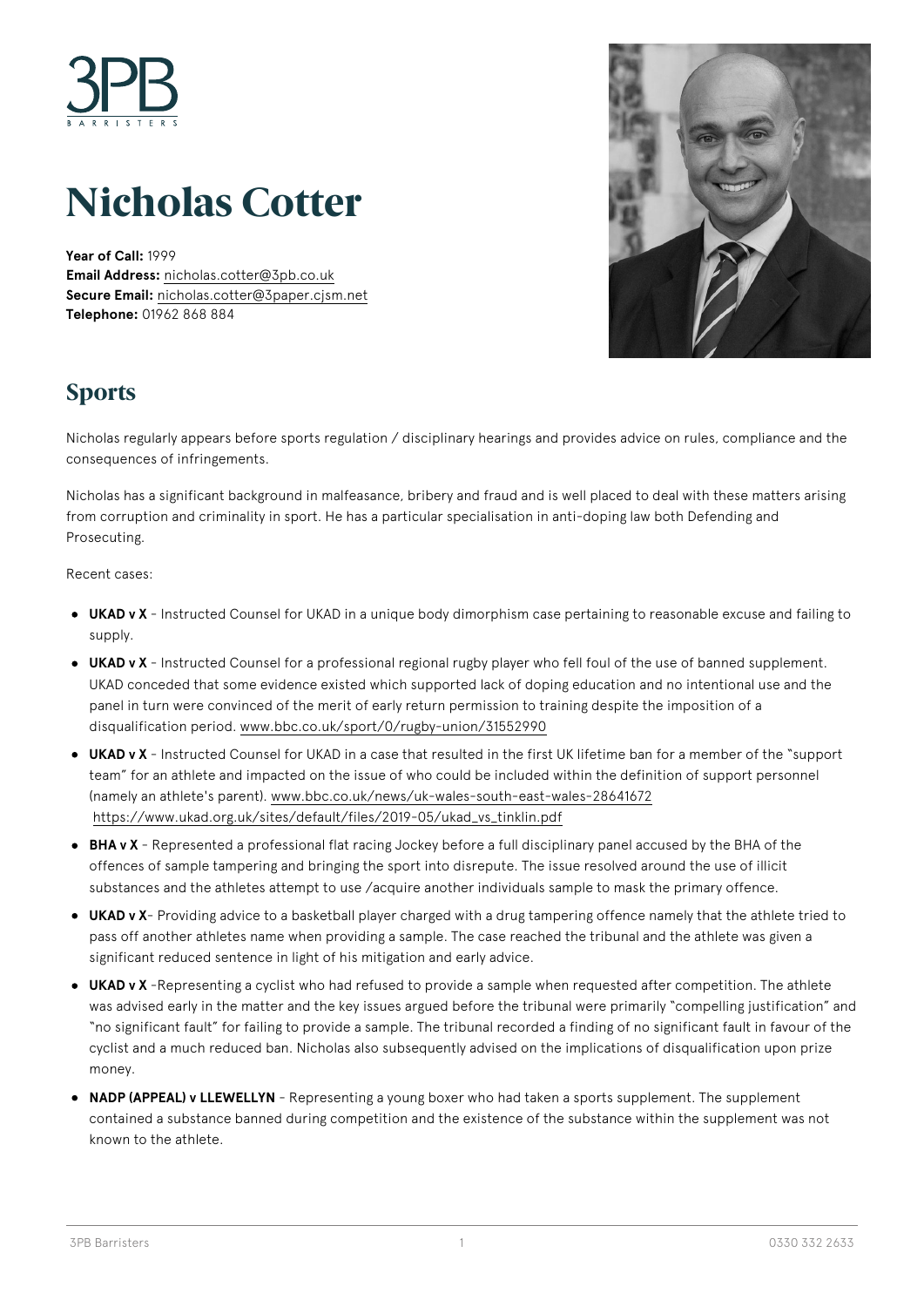# **Recommendations**

Nicholas Cotter has a general criminal and regulatory practice, with an emphasis on the Western Circuit and London. He has a track record of acting both for the prosecution and for the defence in cases involving fraud, organised crime, serious sexual offences and murder. His expertise also includes regulatory law with particular experience handling environmental law and health and safety matters.

Strengths: "He is calm in court and instils confidence in his client from the outset." "He puts his clients at ease and explains things to them in a language that they understand."

Recent work: Defended a man accused of seeking to steal the Magna Carta from Salisbury Cathedral.

### **Chambers UK 2022**/Crime/Western Bar

Nicholas Cotter has notable experience of representing private individuals as well as companies in complex health and safety cases. He regularly handles cases arising from a wide spectrum of incidents.

Strengths: "He instils confidence in his clients and is very responsive. He is also strategic and calm in front of judges." "Very charming and knowledgeable."

Recent work: Represented the director of a demolition firm in a fatal accident case concerning the death of a construction worker during the demolition of a building.

### **Chambers UK 2022**/Health and Safety/Western Bar

Strengths: "Always well prepared and very analytical." Recent work: Defended a man charged with killing his father through blunt force trauma, whilst under the influence of butane gas.

### **Chambers UK 2021**/Crime/Western Bar

Strengths: "He is very approachable and excellent with clients." Recent work: Acted for the prosecution in Operation Red Squirrel, a multi-handed case concerning a large drug dealing network across the south coast of England.

#### **Chambers UK 2020**/Crime/Western Bar

"A very client-friendly and expert criminal counsel." Recent work: Defended one of the defendants charged with the aggravated burglary of a Hatton Garden jeweller.

#### **Chambers UK 2019**/Crime/Western Bar

Strengths: "He has a terrific brain, a formidable work ethic, an unflappable demeanour and his tactical awareness can make the difference in a tricky case."

### **Chambers UK 2018**/Crime/Western Bar

'Has a general criminal and regulatory practice, and is active on both the Western and South Eastern Circuits. He has a track record of acting in cases involving fraud, organised crime and serious sexual offences.' Strengths: "Completely unflappable, he has an extremely good temperament in court. Destined for great things." "A very capable advocate."'

# **Chambers UK 2017**/Crime/Western Bar

'Nicholas has a measured approach to his cases and provides deliberate and carefully considered advice. He builds excellent rapport with clients and instructing solicitors. He has excellent knowledge and understanding of health and safety law.'

#### **Legal 500 2022**/Business and Regulatory Crime (Including Health and Safety)/Western Circuit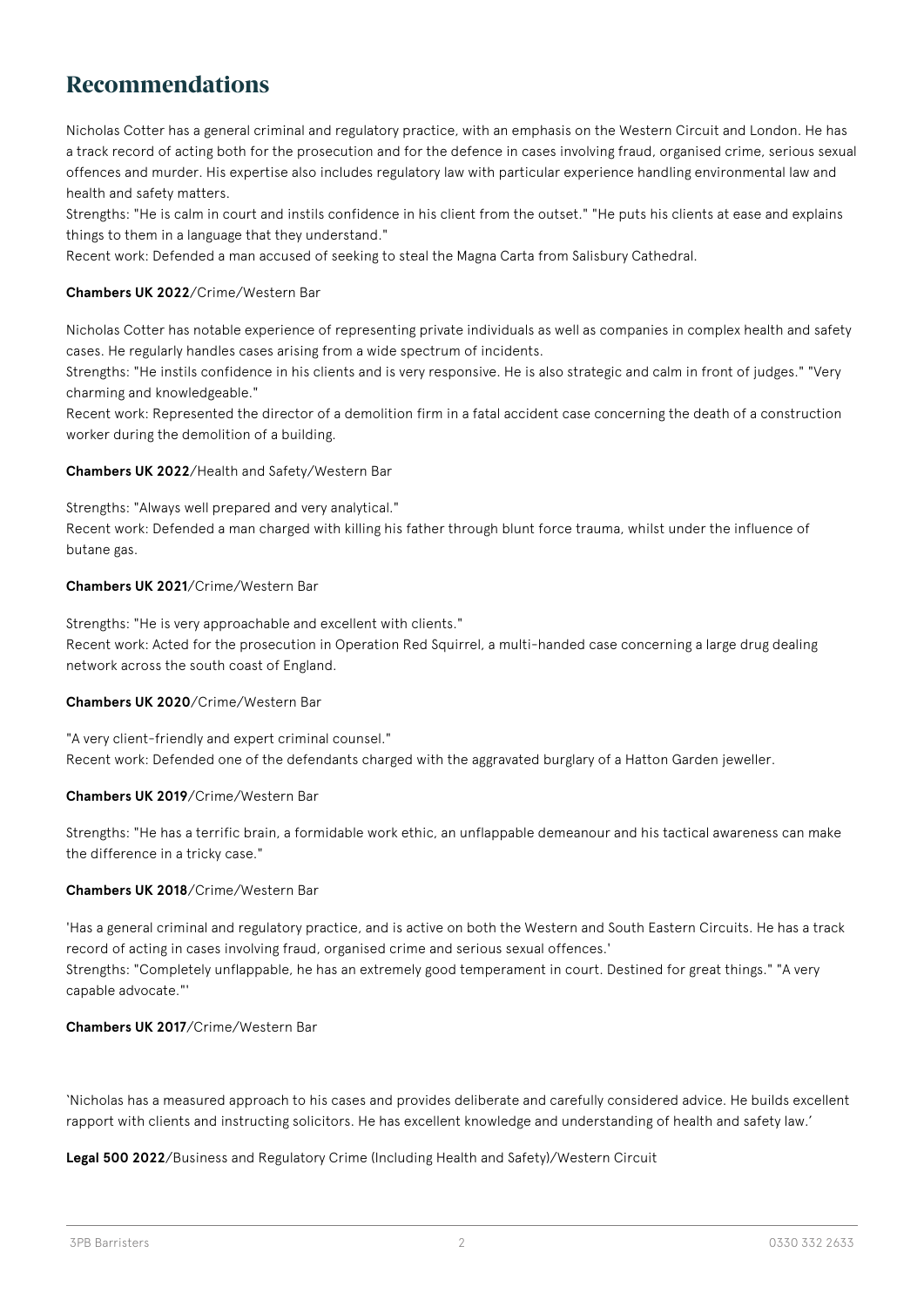'He is extremely calm, persuasive and effective in court, which consistently inspires confidence in the clients.'

**Legal 500 2022**/Crime (General and Fraud)/Leading Juniors/Western Circuit

'He is a superb tactician who has a great manner with clients. He always builds a good rapport, which allows him to easily convey difficult advice and navigate through complex issues in a case.'

**Legal 500 2022**/Professional Disciplinary Law/Western Circuit

'He has a pleasing court style that commends itself to both judges and juries and equal measure.' "Nicholas Cotter represented a man who was acquitted of murder after the Crown Prosecution Service offered no evidence after forensics suggested the defendant may have stabbed the deceased in self-defence. "

### **Legal 500 2021**/Crime

'Meticulous in his paperwork and an accomplished advocate, with a calm and assured approach to clients which inspires confidence.'

"Nicholas Cotter is highly recommended, particularly for matters relating to care homes."

**Legal 500 2021**/Business and regulatory crime (incl. health and safety)

'He has the ability to put any client at ease.'

#### **Legal 500 2020**/Crime

'He has a very calm and measured approach.'

**Legal 500 2020**/Regulatory, health and safety, and licensing

'A consummately able barrister.'

### **Legal 500 2018/19**/Crime

'A formidable advocate.'

**Legal 500 2017**/Crime/Leading juniors/Regional Bar/Western Circuit,

"Now this case is over, may I express my significant grateful thanks for the way you have consistently and over a lengthy period handled the complex case of R v O.

This case was never destined to be easy, and indeed it proved to be one of the most difficult cases I have dealt with in the last 30 years. I am in awe of the skill, professionalism, compassion and knowledge that you put into this case, coupled with your ability to look after, control and satisfy a very difficult Client.

Your willingness to see our Client without Solicitor and to promptly report back to myself was an outstanding pathway to enabling us to deal efficiently with a client of the most demanding nature, who barely spent a day off the telephone whilst in prison.

Notwithstanding the sentence passed, I think it is fair to say that without your extremely high level of expertise, the result could have been tremendously less beneficial to the Client.

I think it would be correct in this case to concentrate on the level of acquittals obtained for O, which speak volumes for your ability and dedication."

# **Instructing Solicitor, Bournemouth, June 2017**